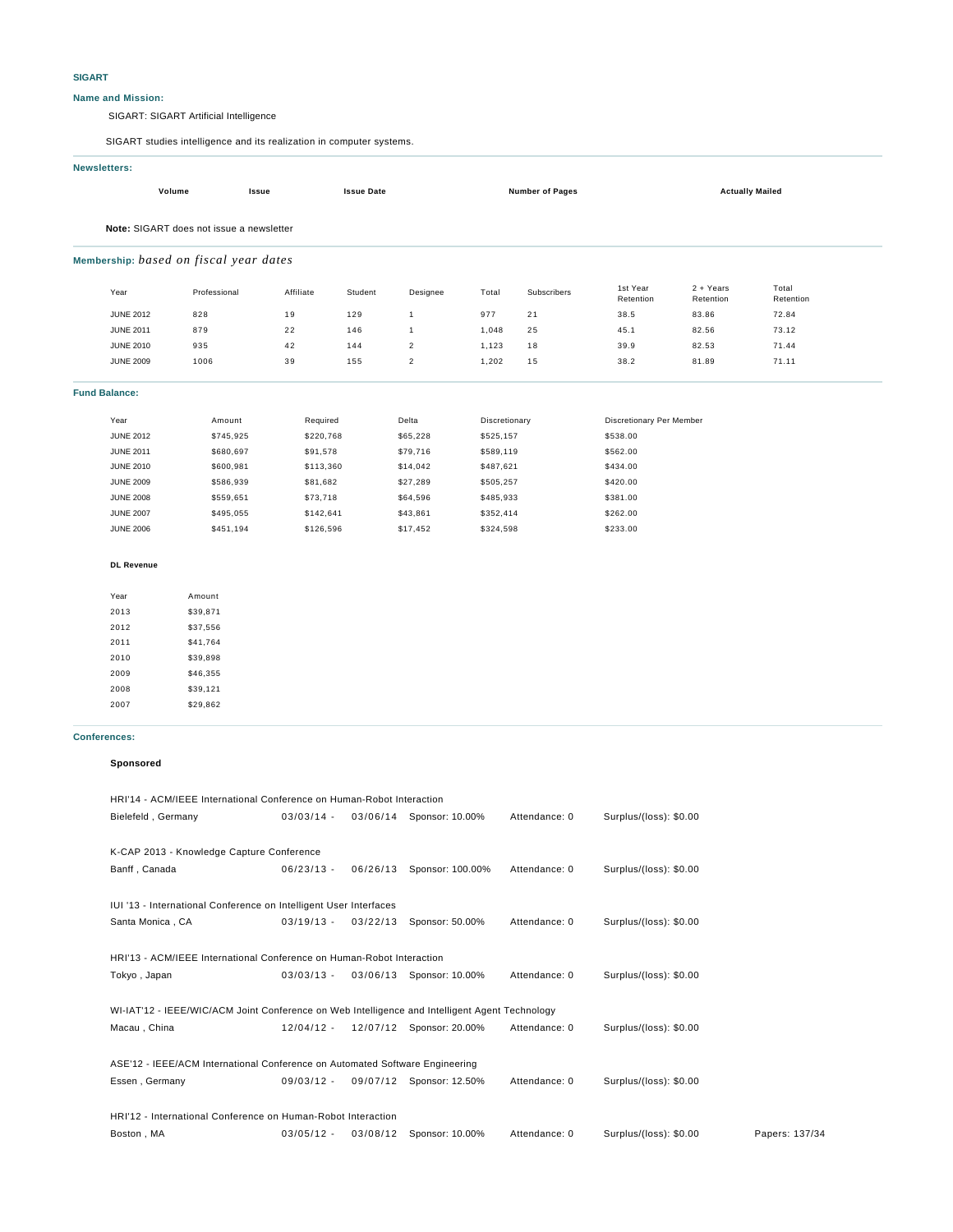| IUI '12 - 17th International Conference on Intelligent User Interfaces                                       |              |          |                           |                 |                             |                |
|--------------------------------------------------------------------------------------------------------------|--------------|----------|---------------------------|-----------------|-----------------------------|----------------|
| Lisbon, Portugal                                                                                             | $02/14/12 -$ |          | 02/17/12 Sponsor: 50.00%  | Attendance: 135 | Surplus/(loss): \$44,842.00 | Papers: 212/49 |
| ACM SIGAI '12 - Annual Conference of ACM SIGART on Artificial Intelligence Innovation<br>San Francisco, CA   | $01/10/12 -$ |          | 01/12/12 Sponsor: 100.00% | Attendance: 0   | Surplus/(loss): \$0.00      |                |
| ASE'11 - IEEE/ACM International Conference on Automated Software Engineering<br>Lawrence, KS                 | $11/07/11 -$ |          | 11/11/11 Sponsor: 25.00%  | Attendance: 179 | Surplus/(loss): \$39,685.00 |                |
| WI-IAT'11 - Web Intelligence and Intelligent Agent Technology Conference                                     |              |          |                           |                 |                             |                |
| Lyon, France                                                                                                 | $08/22/11 -$ |          | 08/25/11 Sponsor: 20.00%  | Attendance: 0   | Surplus/(loss): \$0.00      |                |
| K-CAP '2011 - Knowledge Capture Conference                                                                   |              |          |                           |                 |                             |                |
| Banff, AB                                                                                                    | $06/26/11 -$ | 06/29/11 | Sponsor: 100.00%          | Attendance: 58  | Surplus/(loss): \$4,607.00  | Papers: 80/19  |
| HRI'11 - International Conference on Human-Robot Interaction                                                 |              |          |                           |                 |                             |                |
| Lausanne, Switzerland                                                                                        | $03/06/11 -$ | 03/09/11 | Sponsor: 10.00%           | Attendance: 290 | Surplus/(loss): \$23,845.00 | Papers: 149/33 |
| IUI '11 - 16th International Conference on Intelligent User Interfaces                                       |              |          |                           |                 |                             |                |
| Palo Alto, CA                                                                                                | $02/13/11 -$ |          | 02/16/11 Sponsor: 50.00%  | Attendance: 303 | Surplus/(loss): \$27,467.00 | Papers: 180/79 |
|                                                                                                              |              |          |                           |                 |                             |                |
| - Interacting with smart objects workshop                                                                    | $02/13/11 -$ | 02/16/11 | Sponsor: 50.00%           |                 |                             |                |
|                                                                                                              |              |          |                           |                 |                             |                |
| <b>IUI4DR'11</b> - Intelligent User Interfaces for Developing Regions                                        | $02/13/11 -$ |          | 02/13/11 Sponsor: 50.00%  |                 |                             |                |
|                                                                                                              |              |          |                           |                 |                             |                |
| VISSW'11 - Visual Interfaces to the Social and Semantic Web                                                  |              |          |                           |                 |                             |                |
|                                                                                                              | $02/13/11 -$ | 02/13/11 | Sponsor: 50.00%           |                 |                             |                |
| - SEMAIS'11                                                                                                  |              |          |                           |                 |                             |                |
|                                                                                                              | $02/13/11 -$ | 02/13/11 | Sponsor: 50.00%           |                 |                             |                |
|                                                                                                              |              |          |                           |                 |                             |                |
| LAMDa'11 - Location Awareness for Mixed and Dual Reality                                                     | $02/13/11 -$ | 02/13/11 | Sponsor: 50.00%           |                 |                             |                |
|                                                                                                              |              |          |                           |                 |                             |                |
| - Eye Gaze in Intelligent Human Machine Interaction                                                          | $02/13/11 -$ | 02/13/11 | Sponsor: 50.00%           |                 |                             |                |
|                                                                                                              |              |          |                           |                 |                             |                |
| ASE10 - IEEE/ACM International Conference on Automated Software Engineering                                  |              |          |                           |                 |                             |                |
| Antwerp, Belgium                                                                                             | $09/20/10 -$ |          | 09/24/10 Sponsor: 25.00%  | Attendance: 168 | Surplus/(loss): \$28,309.00 | Papers: 190/33 |
| MOMPES'10 - 7th International Workshop on Model-Based Methodologies for Pervasive and Embedded Software      |              |          |                           |                 |                             |                |
|                                                                                                              | $09/20/10 -$ |          | 09/20/10 Sponsor: 25.00%  |                 |                             |                |
| WI-IAT '10 - IEEE/WIC/ACM Joint Conference on Web Intelligence & Intelligent Agent Technology<br>Toronto, ON | $08/31/10 -$ |          | 09/03/10 Sponsor: 20.00%  | Attendance: 296 | Surplus/(loss): \$28,276.00 |                |
| HRI 10 - International Conference on Human Robot Interaction                                                 |              |          |                           |                 |                             |                |
| Nara, Japan                                                                                                  | $03/02/10 -$ | 03/05/10 | Sponsor: 10.00%           | Attendance: 174 | Surplus/(loss): \$64,675.00 | Papers: 124/26 |
|                                                                                                              |              |          |                           |                 |                             |                |
| IUI '10 - 15th International Conference on Intelligent User Interfaces<br>Hong Kong, China                   | $02/07/10 -$ |          | 02/10/10 Sponsor: 50.00%  | Attendance: 0   | Surplus/(loss): \$29,998.00 | Papers: 206/62 |
| EGIHMI'10 - Eye Gaze in Intelligent Human Machine Interaction                                                |              |          |                           |                 |                             |                |
|                                                                                                              | $02/07/10 -$ |          | 02/07/10 Sponsor: 50.00%  |                 |                             |                |
| SRS'10 - Social Recommender Systems                                                                          |              |          |                           |                 |                             |                |
|                                                                                                              | $02/07/10 -$ | 02/07/10 | Sponsor: 50.00%           |                 |                             |                |
|                                                                                                              |              |          |                           |                 |                             |                |
| <b>IVITA'10</b> - Intelligent Visual Interfaces for Text Analysis                                            |              |          |                           |                 |                             |                |
|                                                                                                              | $02/07/10 -$ | 02/07/10 | Sponsor: 50.00%           |                 |                             |                |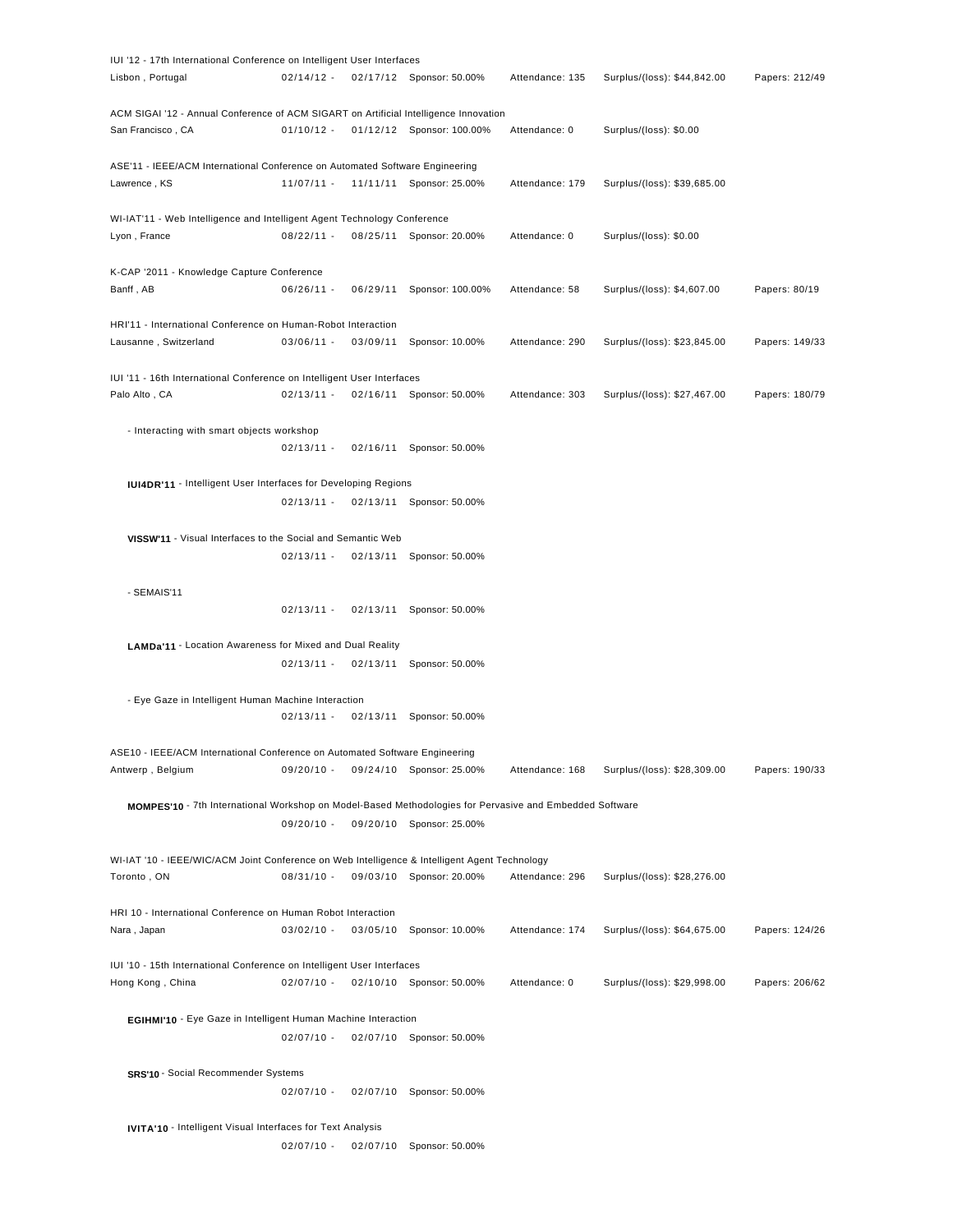| MIAA'10 - International Workshop on Multimodal Interfaces for Automotive Applications                                                       |                       |          |                           |                 |                              |                |
|---------------------------------------------------------------------------------------------------------------------------------------------|-----------------------|----------|---------------------------|-----------------|------------------------------|----------------|
|                                                                                                                                             | $02/07/10 -$          |          | 02/07/10 Sponsor: 50.00%  |                 |                              |                |
| UDISW+VISSW'10 - User Data Interoperability in the Social Web and Visual Interfaces to the Social and Semantic Web                          |                       |          |                           |                 |                              |                |
|                                                                                                                                             | $02/07/10 -$          |          | 02/07/10 Sponsor: 50.00%  |                 |                              |                |
|                                                                                                                                             |                       |          |                           |                 |                              |                |
| SEMAIS'10 - Semantic Models for Adaptive Interactive Systems                                                                                |                       |          |                           |                 |                              |                |
|                                                                                                                                             | $02/07/10 -$          |          | 02/07/10 Sponsor: 50.00%  |                 |                              |                |
| ASE09 - IEEE/ACM International Conference on Automated Software Engineering                                                                 |                       |          |                           |                 |                              |                |
| Auckland, New Zealand                                                                                                                       | $11/16/09 -$          |          | 11/20/09 Sponsor: 25.00%  | Attendance: 135 | Surplus/(loss): \$14,498.00  |                |
|                                                                                                                                             |                       |          |                           |                 |                              |                |
| WI-IAT '09 - IEEE/WIC/ACM Joint Conference on Web Intelligence & Intelligent Agent Technology                                               |                       |          |                           |                 |                              |                |
| Milan , Italy                                                                                                                               | $09/15/09 -$          |          | 09/18/09 Sponsor: 20.00%  | Attendance: 360 | Surplus/(loss): \$26,984.00  |                |
| K-CAP '09 - Fifth International Conference on Knowledge Capture 2009                                                                        |                       |          |                           |                 |                              |                |
| Redondo Beach, CA                                                                                                                           | $09/01/09 -$          |          | 09/04/09 Sponsor: 100.00% | Attendance: 83  | Surplus/(loss): (\$3,231.00) | Papers: 81/21  |
|                                                                                                                                             |                       |          |                           |                 |                              |                |
| HRI09 - International Conference on Human Robot Interaction                                                                                 |                       |          |                           |                 |                              |                |
| La Jolla , CA                                                                                                                               | $03/09/09 -$          | 03/13/09 | Sponsor: 10.00%           | Attendance: 166 | Surplus/(loss): \$26,895.00  | Papers: 120/23 |
| IUI09 - 14th International Conference on Intelligent User Interfaces                                                                        |                       |          |                           |                 |                              |                |
| Sanibel Island, FL                                                                                                                          | $02/08/09$ -          |          | 02/11/09 Sponsor: 50.00%  | Attendance: 190 | Surplus/(loss): \$9,528.00   | Papers: 193/56 |
|                                                                                                                                             |                       |          |                           |                 |                              |                |
| InCooperation                                                                                                                               |                       |          |                           |                 |                              |                |
| Seventh ACM Conference on Recommender Systems                                                                                               |                       |          |                           |                 |                              |                |
| Hong Kong, Hong Kong                                                                                                                        | 09/24/13 - 09/28/13   |          |                           |                 |                              |                |
|                                                                                                                                             |                       |          |                           |                 |                              |                |
| Creativity and Cognition 2013<br>Sydney, NSW                                                                                                | 06/17/13 - 06/20/13   |          |                           |                 |                              |                |
|                                                                                                                                             |                       |          |                           |                 |                              |                |
| Twenty-Sixth International Conference on Industrial, Engineering & Other Applications of Applied Intelligent Systems 2013                   |                       |          |                           |                 |                              |                |
| Amsterdam, Netherlands                                                                                                                      | 06/17/13 - 06/21/13   |          |                           |                 |                              |                |
| International Conference on Social Intelligence and Technology 2013                                                                         |                       |          |                           |                 |                              |                |
| State College, PA                                                                                                                           | $05/08/13 - 05/10/13$ |          |                           |                 |                              |                |
|                                                                                                                                             |                       |          |                           |                 |                              |                |
| International Conference & Workshop on Advanced Computing<br>Mumbai , India                                                                 | $02/22/13 - 02/23/13$ |          |                           |                 |                              |                |
|                                                                                                                                             |                       |          |                           |                 |                              |                |
| International Conference & Workshop on Emerging Trends in Technology                                                                        |                       |          |                           |                 |                              |                |
| Mumbai, India                                                                                                                               | 02/22/13 - 02/23/13   |          |                           |                 |                              |                |
| The 6th International Conference on Soft Computing and Intelligent Systems The 13th International Symposium on Advanced Intelligent Systems |                       |          |                           |                 |                              |                |
| Kobe, Japan                                                                                                                                 | 11/20/12 - 11/24/12   |          |                           |                 |                              |                |
|                                                                                                                                             |                       |          |                           |                 |                              |                |
| Sixth ACM Conference on Recommender Systems                                                                                                 |                       |          |                           |                 |                              |                |
| Dublin, Ireland                                                                                                                             | 09/09/12 - 09/13/12   |          |                           |                 |                              |                |
| International Symposium on Rules                                                                                                            |                       |          |                           |                 |                              |                |
| Montpellier, France                                                                                                                         | 08/26/12 - 08/28/12   |          |                           |                 |                              |                |
|                                                                                                                                             |                       |          |                           |                 |                              |                |
| 9th International Conference on Informatics in Control, Automation and Robotics<br>Rome, Italy                                              | 07/28/12 - 07/31/12   |          |                           |                 |                              |                |
|                                                                                                                                             |                       |          |                           |                 |                              |                |
| User Modeling, Adaptation and Personalization 2012                                                                                          |                       |          |                           |                 |                              |                |
| Montréal , QC                                                                                                                               | $07/16/12 - 07/20/12$ |          |                           |                 |                              |                |
| 25th International Conference on Industrial, Engineering & Other Applications of Applied Intelligent Systems 2012                           |                       |          |                           |                 |                              |                |
| Dalian , China                                                                                                                              | 06/09/12 - 06/12/12   |          |                           |                 |                              |                |
|                                                                                                                                             |                       |          |                           |                 |                              |                |
| International Conference on Autonomous Agents and Multiagent Systems<br>Valencia, Spain                                                     | 06/04/12 - 06/08/12   |          |                           |                 |                              |                |
|                                                                                                                                             |                       |          |                           |                 |                              |                |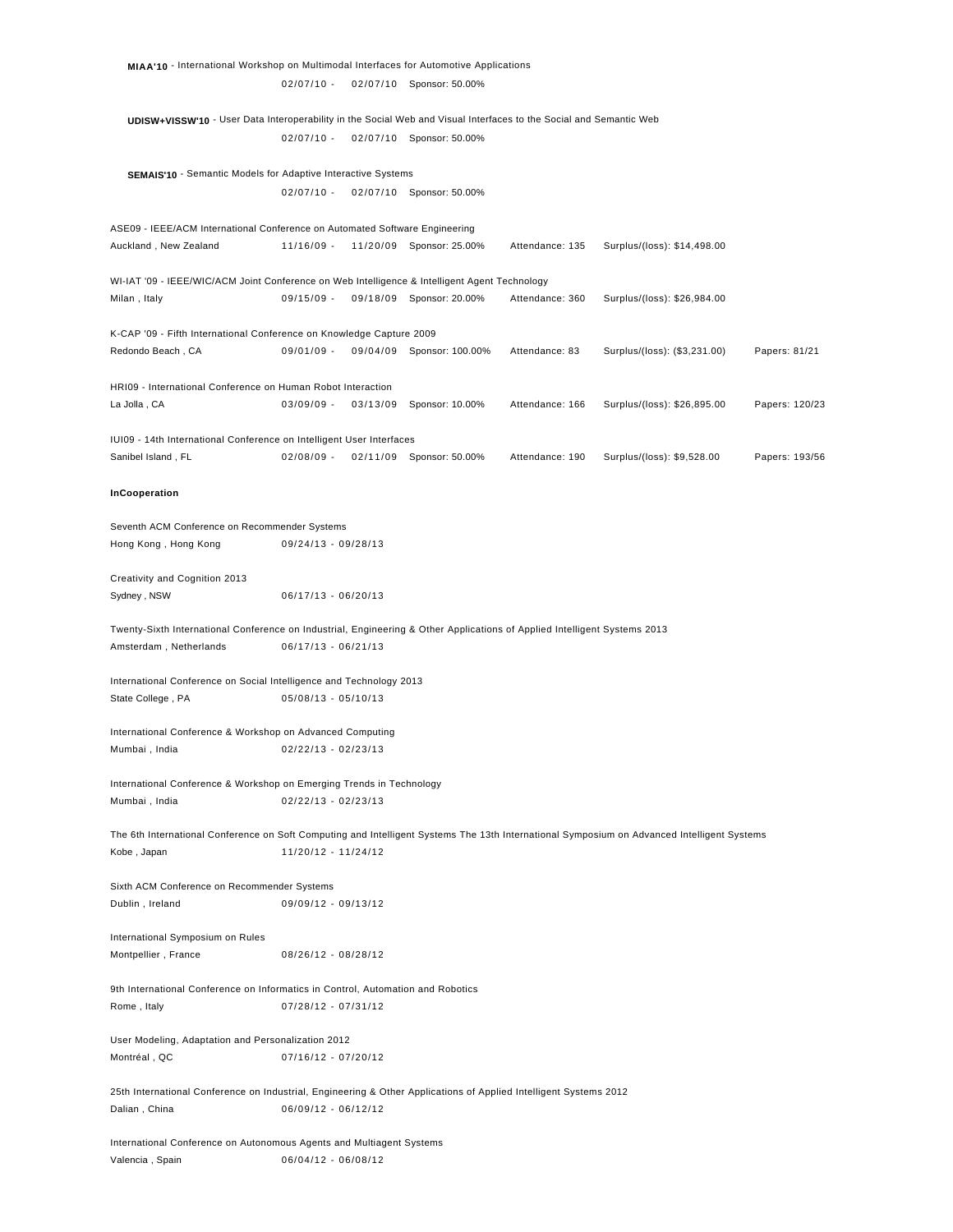```
International Conference on the Foundations of Digital Games 
Raleigh, NC 05/29/12 - 06/01/12
The 2012 International Conference on Collaboration Technologies and Systems 
Denver , CO 05/21/12 - 05/25/12
International Conference and Workshop on Emerging Trends in Technology 
Mumbai , India 02/24/12 - 02/25/12
International Conference on Computational Intelligence Application 
Nashik , IN 02/11/12 - 02/12/12
International Conference on Agents and Artificial Intelligence 
Vilamoura, Algarve , Portugal 02/06/12 - 02/08/12
1st International Conference one Advanced Control and Robotics 
in the process , Algeria 11/27/11 - 11/30/11
Motion in Games 
Edinburgh , Scotland Uk 11/13/11 - 11/15/11
Creativity and Cognition 2011 
Atlanta , GA 11/03/11 - 11/06/11
Fifth ACM Conference on Recommender Systems 
Chicago , IL 10/23/11 - 10/27/11
Philosophy and Theory of AI 
Thessaloniki , Greece 10/03/11 - 10/04/11
International Conference on Informatics in Control, Automation and Robotics 
Noordwijkerhout , Netherlands 07/28/11 - 07/31/11
11th International Symposium on Smart Graphics 
Bremen , Germany 07/18/11 - 07/20/11
User Modeling, Adaptation and Personalization 2011 
Girona, Spain 07/11/11 - 07/15/11
24th International Conference on Industrial Engineering & Other Applications of Applied Intelligent Systems 
Syracuse , NY 06/29/11 - 07/01/11
Foundations of Digital Games 
Bordeaux , France 06/28/11 - 07/01/11
International Conference on Enterprise Information Systems 
Beijing , China 06/08/11 - 06/11/11
International Conference on Artificial Intelligence and Law 
Pittsburgh, PA 06/06/11 - 06/10/11
The 3rd International Conference on Emerging Ubiquitous Systems and Pervasive Networks 
Amman, Jordan 05/03/11 - 05/06/11
The Tenth International Conference on Autonomous Agents and Multiagent Systems 
Taipei, Taiwan 05/02/11 - 05/06/11
International Conference & Workshop on Emerging Trends in Technology 
Mumbai, Maharashtra , India 02/25/11 - 02/26/11
International Conference on Advances in Computing, Communication and Control 
Mumbai , India 01/28/11 - 01/29/11
```

```
International Conference on Agents and Artificial Intelligence
```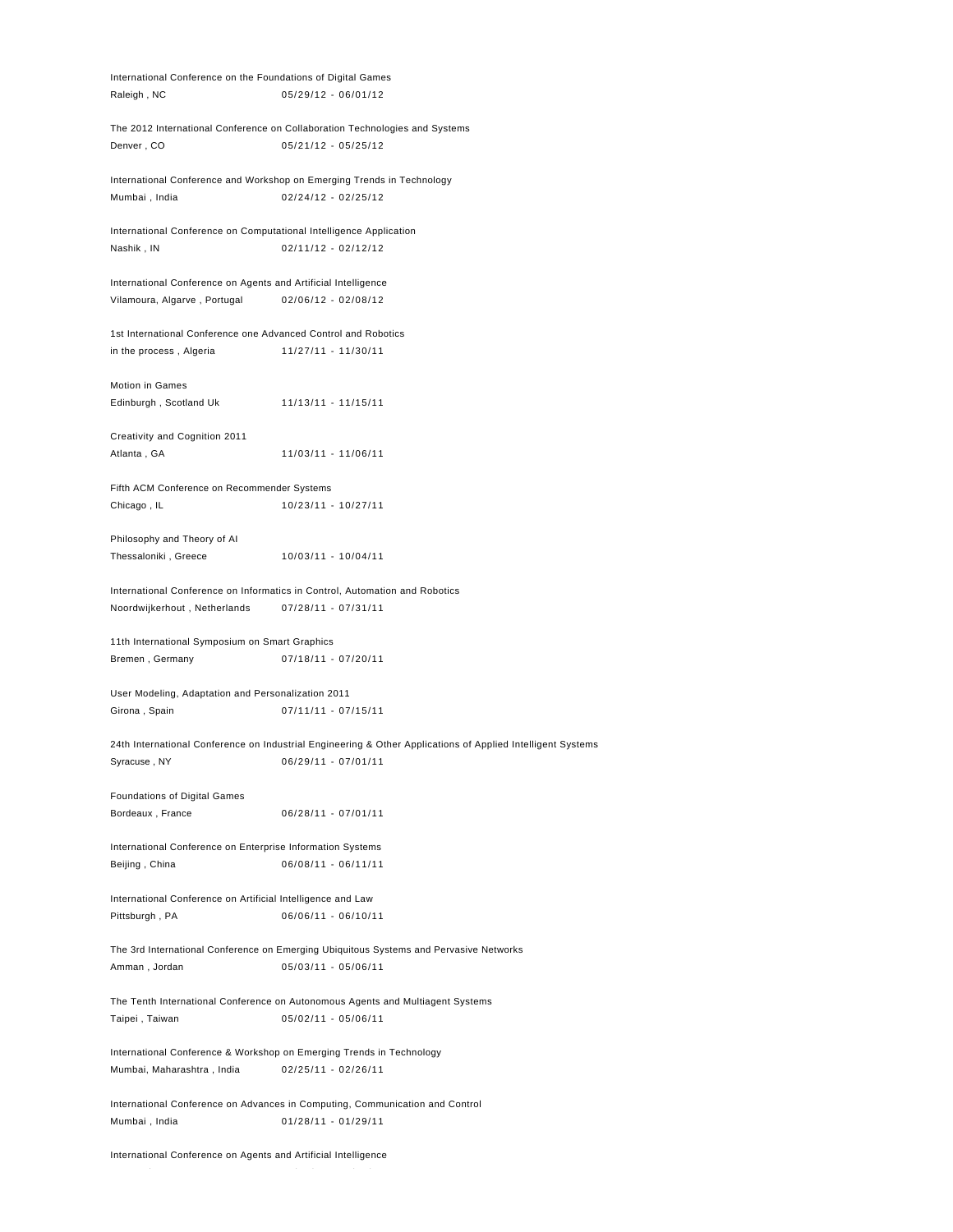| TBA, Italy                                                             | 01/28/11 - 01/30/11                                                                                               |
|------------------------------------------------------------------------|-------------------------------------------------------------------------------------------------------------------|
| International Conference on Technology Systems & Management 2011       |                                                                                                                   |
| Mumbai, India                                                          | $01/07/11 - 01/09/11$                                                                                             |
|                                                                        |                                                                                                                   |
| 8th International Conference on Frontiers of Information Technology    |                                                                                                                   |
| Islamabad, Pakistan                                                    | 12/21/10 - 12/23/10                                                                                               |
|                                                                        | The International Conference on Ambient Systems, Networks and Technologies                                        |
| Paris, France                                                          | 11/08/10 - 11/10/10                                                                                               |
|                                                                        |                                                                                                                   |
|                                                                        | The International Web Rule Symposium: Research Based and Industry Focused                                         |
| Alexandria, VA                                                         | 10/21/10 - 10/23/10                                                                                               |
|                                                                        | International conference on computing, communication, control and databases                                       |
| pune, India                                                            | 10/15/10 - 10/16/10                                                                                               |
|                                                                        |                                                                                                                   |
|                                                                        | 4th International Conference on Self-Adaptive and Self-Organizing Systems                                         |
| Budapest, Hungary                                                      | 09/27/10 - 10/01/10                                                                                               |
| Fourth ACM Conference on Recommender Systems                           |                                                                                                                   |
| Barcelona, Spain                                                       | 09/26/10 - 09/30/10                                                                                               |
|                                                                        |                                                                                                                   |
| International Conference on Intelligent Virtual Agents                 |                                                                                                                   |
| Philadelphia, PA                                                       | 09/21/10 - 09/22/10                                                                                               |
| The First Symposium on Educational Advances in Artificial Intelligence |                                                                                                                   |
| Atlanta, GA                                                            | $07/13/10 - 07/14/10$                                                                                             |
|                                                                        |                                                                                                                   |
| International Conference on e-Business and Telecommunications          |                                                                                                                   |
| Athens,                                                                | $07/02/10 - 07/04/10$                                                                                             |
| 10th International Symposium on SMART GRAPHICS                         |                                                                                                                   |
| Banff, Canada                                                          | $06/24/10 - 06/26/10$                                                                                             |
|                                                                        |                                                                                                                   |
| User Modeling, Adaptation and Personalization 2010                     |                                                                                                                   |
| Waikoloa, HI                                                           | $06/20/10 - 06/24/10$                                                                                             |
| International Conference on the Foundations of Digital Games           |                                                                                                                   |
| Pacific Grove, CA                                                      | 06/19/10 - 06/21/10                                                                                               |
|                                                                        |                                                                                                                   |
|                                                                        | International Conference on Informatics in Control, Automation and Robotics                                       |
| Funchal, Portugal                                                      | $06/15/10 - 06/18/10$                                                                                             |
| International Conference on Enterprise Information Systems             |                                                                                                                   |
| Funchal, Portugal                                                      | $06/08/10 - 06/12/10$                                                                                             |
|                                                                        |                                                                                                                   |
|                                                                        | 23rd International Conference on Industrial, Engineering & Other Applications of Applied Intelligent Systems 2010 |
| Cordoba, Spain                                                         | $06/01/10 - 06/04/10$                                                                                             |
|                                                                        | The Ninth International Conference on Autonomous Agents and Multiagent Systems                                    |
| Toronto, ON                                                            | $05/09/10 - 05/14/10$                                                                                             |
|                                                                        |                                                                                                                   |
|                                                                        | ACM SIGPLAN/SIGBED 2010 Conference on Languages, Compilers, and Tools for Embedded Systems                        |
| Stockholm, Sweden                                                      | $04/12/10 - 04/16/10$                                                                                             |
|                                                                        | International Conference and Workshop on Emerging Trends in Technology                                            |
| Mumbai, India                                                          | $02/26/10 - 02/27/10$                                                                                             |
|                                                                        |                                                                                                                   |
|                                                                        | International Conference and Workshop on Emerging Trends in Technology                                            |
| Mumbai, India                                                          | $02/26/10 - 02/27/10$                                                                                             |
| International Conference on Agents and Artificial Intelligence         |                                                                                                                   |
| Valencia, Spain                                                        | $01/22/10 - 01/24/10$                                                                                             |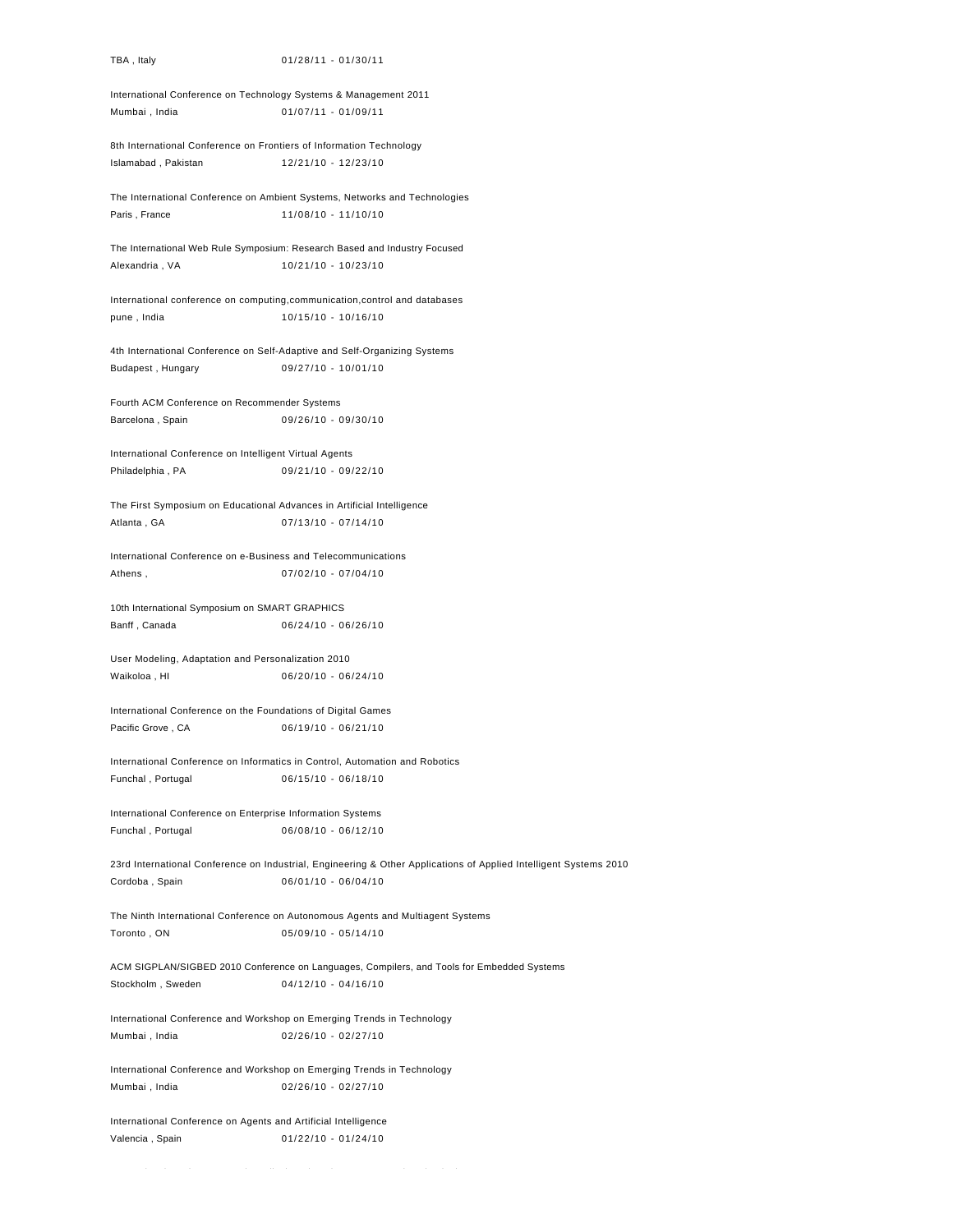|                                                                        | International Conference on Biomedical Engineering Systems and Technologies                                      |
|------------------------------------------------------------------------|------------------------------------------------------------------------------------------------------------------|
| Valencia, Spain                                                        | $01/20/10 - 01/23/10$                                                                                            |
| 7th International Conference on Frontiers of Information Technology    |                                                                                                                  |
| Abbottabad, Pakistan                                                   | 12/16/09 - 12/18/09                                                                                              |
|                                                                        | The International RuleML Symposium on Rule Interchange and Applications                                          |
| Las Vegas, NV                                                          | 11/05/09 - 11/07/09                                                                                              |
|                                                                        |                                                                                                                  |
| Creativity and Cognition 2009                                          | 10/27/09 - 10/30/09                                                                                              |
| Berkeley, CA                                                           |                                                                                                                  |
| Third ACM Conference on Recommender Systems                            |                                                                                                                  |
| New York, NY                                                           | 10/23/09 - 10/25/09                                                                                              |
|                                                                        |                                                                                                                  |
| 14th Portugese Conference on Artificial Intelligence                   |                                                                                                                  |
| Aveiro, Portugal                                                       | 10/12/09 - 10/15/09                                                                                              |
| International Conference on Intelligent Virtual Agents                 |                                                                                                                  |
| Amsterdam, Netherlands                                                 | 09/14/09 - 09/16/09                                                                                              |
|                                                                        |                                                                                                                  |
|                                                                        | 3rd International Conference on Self-Adaptive and Self-Organizing Systems                                        |
| San Francisco, CA                                                      | 09/14/09 - 09/18/09                                                                                              |
| International Conference on CYBERWORLDS                                |                                                                                                                  |
| , United Kingdom                                                       | 09/07/09 - 09/11/09                                                                                              |
|                                                                        |                                                                                                                  |
| International Conference on E-Commerce                                 |                                                                                                                  |
| Taipei, Taiwan                                                         | $08/12/09 - 08/15/09$                                                                                            |
|                                                                        | 22nd International Conference on Industrial Engineering & Other Applications of Applied Intelligent Systems      |
| Tainan, Taiwan                                                         | $07/24/09 - 07/27/09$                                                                                            |
|                                                                        |                                                                                                                  |
| International Conference on e-Business and Telecommunications          |                                                                                                                  |
| Milan, Italy                                                           | 07/08/09 - 07/11/09                                                                                              |
|                                                                        | ACM SIGPLAN/SIGBED 2009 Conference on Languages, Compilers, and Tools for Embedded Systems                       |
| Dublin, Ireland                                                        | 06/19/09 - 06/20/09                                                                                              |
|                                                                        |                                                                                                                  |
| International Conference on Artificial Intelligence and Law            |                                                                                                                  |
|                                                                        | $06/08/09 - 06/12/09$                                                                                            |
| 9th International Symposium on SMART GRAPHICS                          |                                                                                                                  |
| Salamanca, Spain                                                       | $05/28/09 - 05/30/09$                                                                                            |
|                                                                        |                                                                                                                  |
|                                                                        | 8th International Conference on Autonomous Agents and Multi Agent Systems                                        |
| Budapest, Hungary                                                      | $05/10/09 - 05/15/09$                                                                                            |
|                                                                        |                                                                                                                  |
| Port Canaveral, FL                                                     | International Conference on the Foundations of Digital Games (formerly known as: GDCSE)<br>$04/26/09 - 04/30/09$ |
|                                                                        |                                                                                                                  |
|                                                                        | Fourth International Conference on Intelligent Computing and Information Systems                                 |
| Cairo, Egypt                                                           | $03/19/09 - 03/22/09$                                                                                            |
|                                                                        |                                                                                                                  |
|                                                                        | International Conference on Advances in Computing, Communication and Control                                     |
| Mumbai, Maharashtra, India                                             | $01/23/09 - 01/24/09$                                                                                            |
| International Conference on Agents and Artificial Intelligence         |                                                                                                                  |
| Porto, Portugal                                                        | $01/19/09 - 01/21/09$                                                                                            |
|                                                                        |                                                                                                                  |
| International Conference on Bio-inspired Systems and Signal Processing |                                                                                                                  |
| Porto, Portugal                                                        | $01/14/09 - 01/17/09$                                                                                            |
|                                                                        |                                                                                                                  |

International Conference on Biomedical Engineering Systems and Technologies Porto , Portugal 01/14/09 - 01/17/09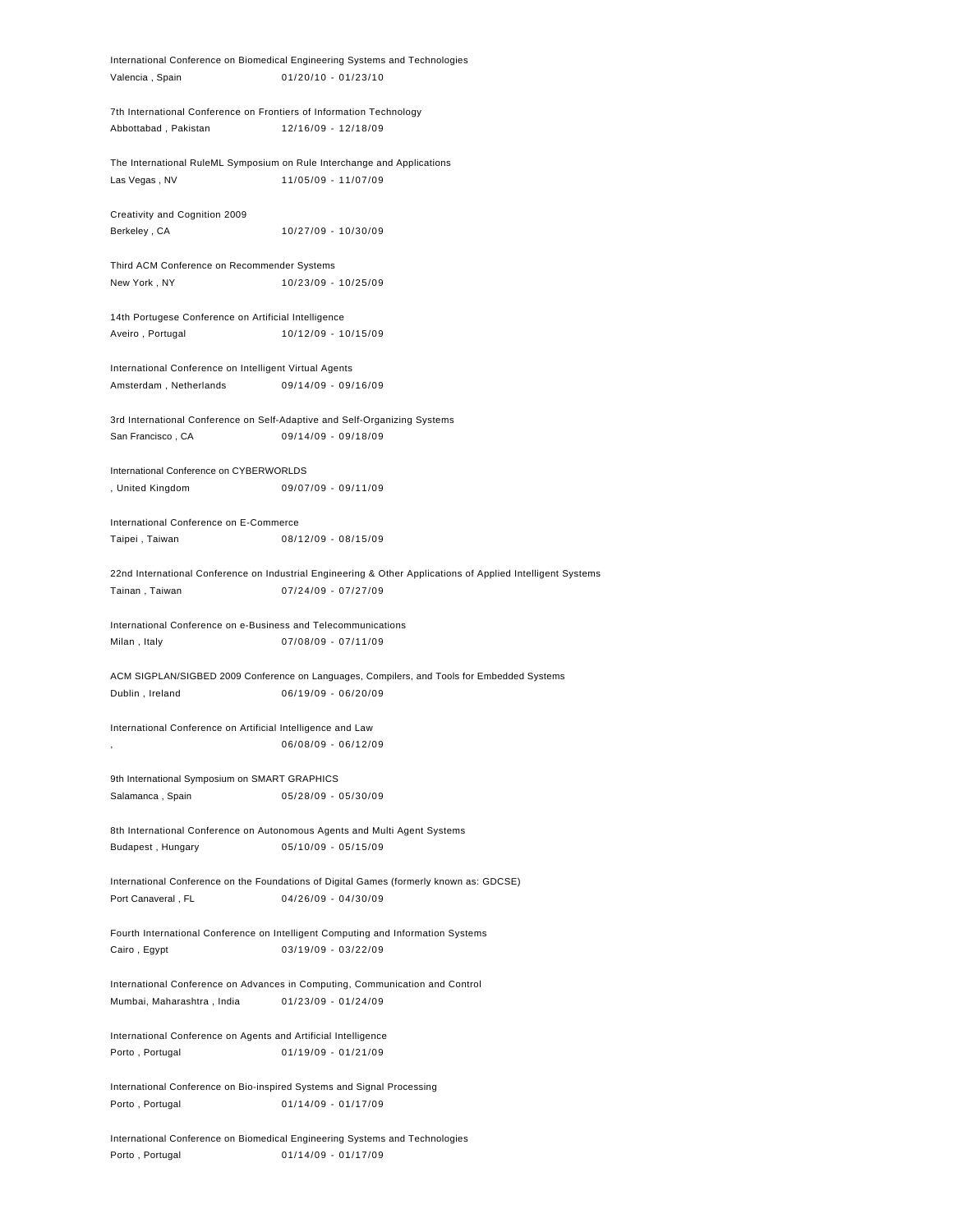### **Officers:**

| (01-Jul-07 - 30-Jun-10)                       | Joseph W Marks<br>(Appointed)     |
|-----------------------------------------------|-----------------------------------|
| <b>SIG Past Chair</b>                         |                                   |
| (01-Jul-07 - 30-Jun-10)                       | Gautam Biswas<br>(Elected)        |
| <b>SIG Secretary/Treasurer</b>                |                                   |
| (01-Jul-07 - 30-Jun-10)                       | Dr. Maria L Gini<br>(Elected)     |
| <b>SIG Conference Approver</b>                |                                   |
| (01-Jul-07 - 30-Jun-10)                       | Dr. Kiri L. Wagstaff<br>(Elected) |
| <b>SIG Vice Chair</b>                         |                                   |
|                                               |                                   |
| <b>SIG Chair</b><br>(01-Jul-07 - 30-Jun-10)   | (Elected)<br>Dr. Maria L Gini     |
|                                               |                                   |
| (01-Jul-10 - 30-Jun-13)                       | Dr. Maria L Gini<br>(Appointed)   |
| <b>SIG Past Chair</b>                         |                                   |
| (01-Jul-10 - 30-Jun-13)                       | Gautam Biswas<br>(Elected)        |
| SIG Secretary/Treasurer                       |                                   |
| (01-Jul-10 - 30-Jun-13)                       | Yolanda Gil (Appointed)           |
| <b>SIG Conference Approver</b>                |                                   |
| (01-Jul-10 - 30-Jun-13) Qiang Yang (Elected)  |                                   |
| <b>SIG Vice Chair</b>                         |                                   |
| (01-Jul-10 - 30-Jun-13) Yolanda Gil (Elected) |                                   |
| <b>SIG Chair</b>                              |                                   |

**Award Description**

# Award

Annual Award for Excellence in Autonomous Agent Research Acknowledges the contributions of outstanding researchers in the field of autonomous agents, and will be granted each year to one individual whose work is influencing and setting the direction for the field. Includes a \$1,000 prize.

### **Viability:**

| <b>Viability Report Date</b> | Result                                    |
|------------------------------|-------------------------------------------|
|                              |                                           |
| September 19, 2008           | Found viable                              |
| October 03, 2004             | Found viable                              |
| April 01, 2002               | Requested change to Conferences-only SIG. |
| October 14, 2000             | Found viable                              |
| October 01, 1996             | Found viable                              |
| October 01, 1992             | Found viable                              |
| October 01, 1988             | Found viable.                             |

### **Annual Report Submission:**

| Year    | Response | Note |
|---------|----------|------|
| FY 2001 | No       |      |
| FY 2002 | Yes      |      |
| FY 2003 | Yes      |      |
| FY 2004 | Yes      |      |
| FY 2005 | Yes      |      |
| FY 2006 | Yes      |      |
| FY 2007 | Yes      |      |